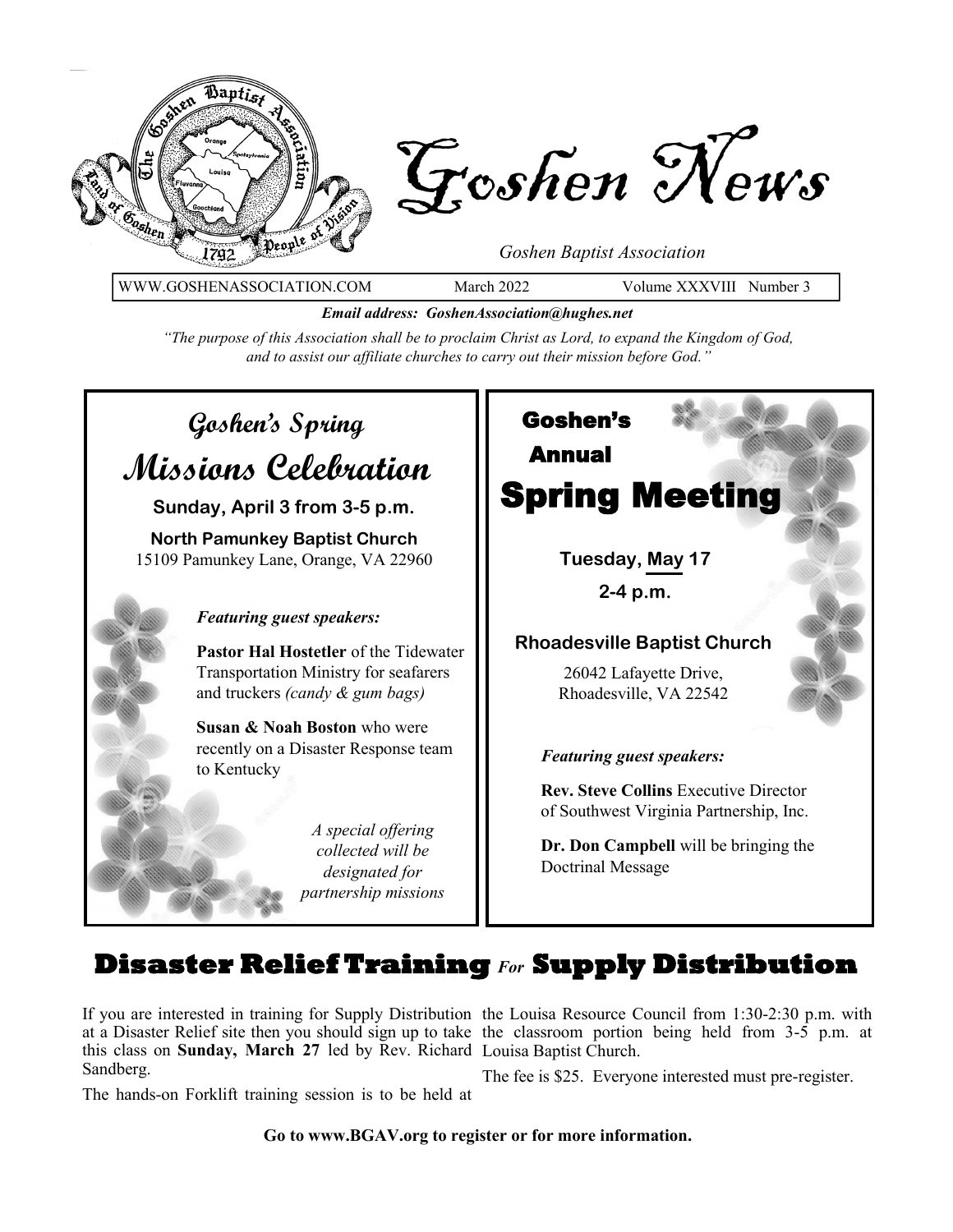## **Mission Opportunities**

*Project for March: Military & Veteran Ministries.*Also, annual church planter support due for the 2022 year.

*RuraLove 540.894.8440, 587 Mica Road, Mineral,* is a ministry of Goshen Association to local families in crisis. Churches are needed to *follow up* with families in crisis to build a relationship with the goal of meeting spiritual needs. The Thrift Store is open year-round on Wednesdays 8 a.m.-

12:30 p.m. and the first Saturday of the month April-Nov.

*RuraLove always needs:* Chest of drawers, refrigerators, electric stoves, washers/dryers, good vehicles.

*RuraLove accepts* a wide variety of items. Smaller donations may be left in the green wooden donation shed anytime. Please call ahead for larger donations. Volunteers may also be **scheduled** to pick up **LARGE** items on a Wed. morning.

*RuraLove does not accept* old style TVs, lg. entertainment centers, sleeper sofas, office desks, appliances which have issues. Also, no torn, damaged, moldy, or dirty items. If you have pets, RuraLove cannot accept upholstered items or mattresses due to allergies. *All items are to be nice enough to give in Jesus' name.* 

*Hope House 540.371.0831* Battered women's shelter for abused women and their children, 902 Lafayette Blvd., Fredericksburg

*Shelter for HELP in Emergency 434.963.4676*  Working to end domestic violence. Charlottesville.

*Hope for Appalachia* http://hfavateam.com ~ make "Hope Boxes" for students age 4-18 to be given out with salvation message at schools in Kentucky in the spring and fall.

*Paul Stefan Home* (Pro-Life Maternity Housing & Educational Center) www.paulstefanhome.org  $\sim$  120 Caroline St., Orange. 540.854.2300

**Paul Stefan Home's current needs:** Kitchen disinfectant spray, twin sheets for adults, diapers size 6, laundry detergent.

## *"Shine"*

**March 18-20**  $\sim$  For teen girls in grades 6-12 CrossRoads Camp & Conference Center See WMUV.ORG for more information.

### *2021-2022 Annual Budget Report*

## *Mission Stitchers*

*All are invited on Sat, March 19 from 9 a.m.-2 p.m.* 

Bring a lunch or about \$10 for lunch. Bring your machine and tools or fabric scissors to cut out the patterns. For more information on this ministry contact Terry Graham, 540.661.6268 or email mrsjrg@aol.com.

### *\*Pray for our Goshen Churches:*

~Pray for Gordonsville Baptist & Pastor Wayne Collis

~Pray for Louisa Baptist, Pastor Richard Sandberg & also Children & Youth Pastor Rudy Hornberger

~Pray for Mechanicsville & Interim Roy Thomas

~Pray for Memorial of Columbia & Interim Jim Benson

## Help Wanted Ads

SEEKING Part-Time church **Music Director/Pianist** at **Zoar Baptist Church** (31334 Zoar Road, Locust Grove, VA 22508). Email zoarbc@gmail.com for more information.

**- - - - -**

Mechanicsville Baptist is searching for a part-time **Ministry Assistant**. Send resumes to: MBC Admin. Assistant, 10200 Louisa Rd., Gordonsville, VA 22942. 540.832.3269





*RuraLove is open to the public to purchase clothing and yard sale items. In the past month (through your contributions and donations to RuraLove) you have helped local families in crisis by providing:*

- 10 Families with financial needs **(\$3,700.00)** (Rent, Mortgage, Utilities)
- 4 Families with household needs
- 3 Families with a medical need
- 3 Families with clothing

#### *In the past month the RuraLove Thrift Store sales have:*

Served 194 families with clothing

Served 432 families with household items

Total sales from the Thrift Store for clothing and other donated yard sale items for the month: **\$3,456.25**

> *100% of all sales & donations go to local families in crisis.*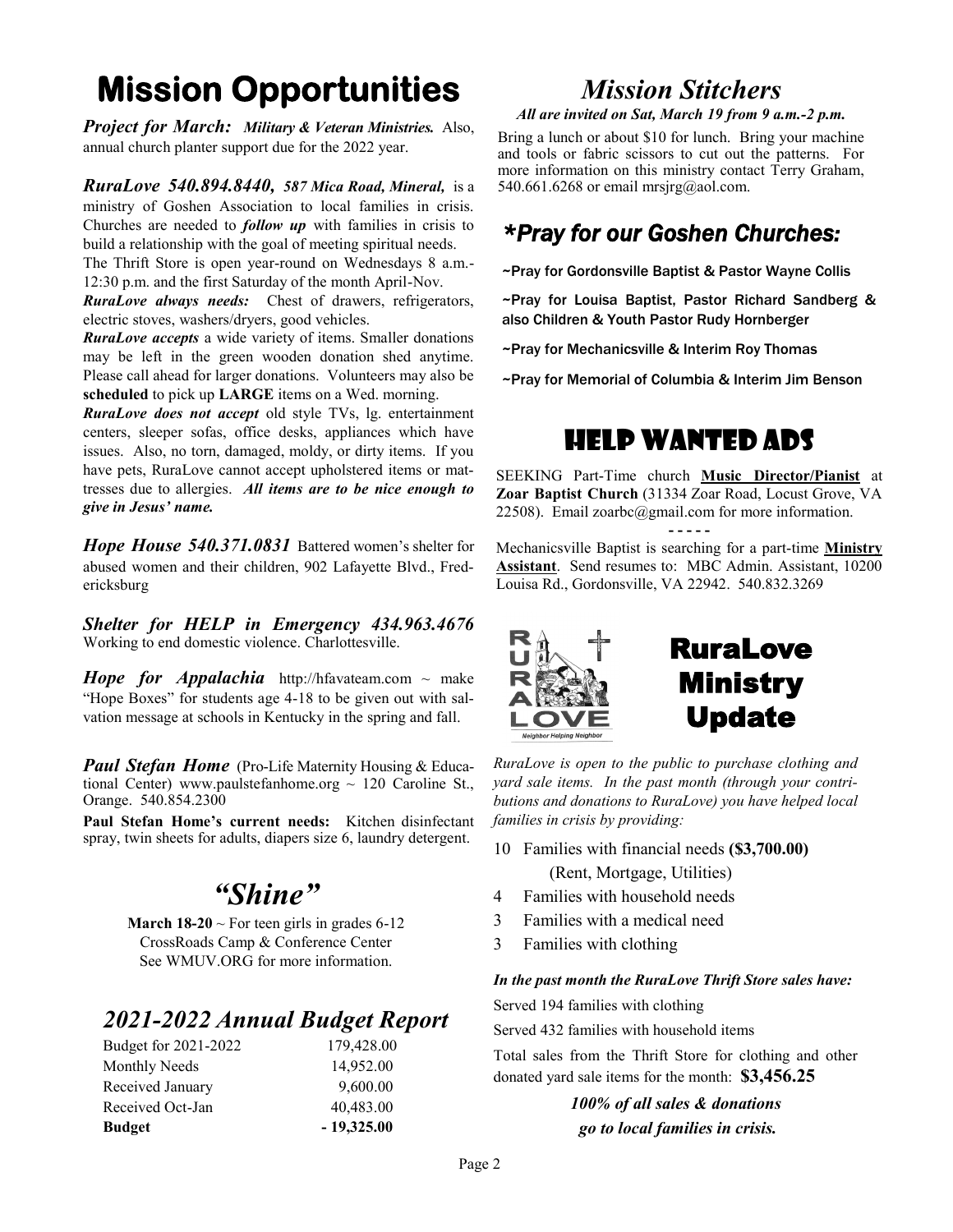# Church News

**Elk Creek** continues to provide numerous volunteers to RuraLove, Louisa's Resource Center, Habitat for Humanity, and Louisa Ruritan. Elk Creek's "Woodchuckers" have now purchased a log splitter to fully commit to a ministry of delivering firewood to needy families. Pastor Mickey Robertson continues as Chaplain for Louisa Sheriff's Office.

**Mineral** welcomed their new Director of Music in February. Mineral served meals to power outage linemen during the recent snowstorm. A ladies conference will be Saturday, April 2. AWANA collected \$600, passing their goal for their mission project. Prayer sessions are held weekly on Tuesdays at noon. Four Bible studies and Upward Sports are in full swing. www.mineralbaptistchurch.org

**Orange** welcomes five new members.

**Perkins** continues their food pantry ministry. Pastor Tim has a drive thru prayer ministry every Monday—Friday afternoon across from the church. Www.perkinsbaptistchurch.org

**Wallers** will have a "Feed the Community" event with First New Hope Baptist on Sat., March 19 from noon-2 p.m. at the Partlow Ruritan Building. Two deacons are being ordained. Www.wallersbaptist.com

## *Please Pray for our Church Planters*



*Church Planters supported by designated donations: Pastor Svin (left), Pastor Avo (no picture yet) and Pastor Vardan (right).*



*Please keep Pastor Svin, Pastor Vardan, and Pastor Avo in your prayers as well as their families. Thank you for supporting these dedicated church planters even in the face of severe persecution.*

*There are still openings for commitments of \$200 per year for three years. Call 540.894.8440 to sign up and join God in His work by planting churches in Armenia.* 

### Seeking volunteers for these 2022 Mission Teams:

#### *Evangelism Team ~* **October 3-8, 2022**

Panama has requested help with an evangelistic crusade. The Chiricana have wanted to establish an evangelical presence in four of the districts of the Chiriqui Province where currently no work is being done. Teams are needed to preach and do outreach in these districts to begin new churches or mission points. Each site would need an evangelist and others to help with the

## *"Kevin's Korner"*

Time flies when you are having fun they say. Time is certainly flying as I attempt to settle into this new chair and new ministry opportunity. First, I want to thank everyone who has welcomed me to "The Goshen." Joy, Keith, Don, John, the pastors I have met or talked with and all the volunteers *Rev. Kevin James*

and those serving on various committees and



teams. We serve together with some wonderful people. I am struck by the wonderful sense of "being on mission for the Lord," that surrounds this place. RuraLove is active and thriving, as well as our ongoing partnerships with Southwest Virginia Partnership, Hope for Appalachia, Panama, Romania and now Armenia.

Don Campbell scheduled a trip for us to go to Panama as we wrap up that partnership this year. With Covid guidelines and my second round with Covid we have rescheduled twice but hope to complete the trip to meet with our partners as they plan an evangelistic crusade in several unreached districts and a women's conference in the fall.

As we are coming out of this covid era, I hope, we need to realize that the questions we ask impact the vision we have for the next season of ministry in our churches. Just as Moses and the Israelites were led each day, one day at a time we too are led by God's Holy spirit each day. Longing for the good old days, prepandemic probably won't help us move forward into the future God has for us.

We need to take a deep breath and survey where we are right now and begin anew. Use this time as a reset. What were we doing that needs rebirth? What can be left undone? What new ministries have come to light in this new season that the Lord may be calling us too? Who is here, ready to serve, and how can we use their gifts for ministry to step out in faith and see what God might do? It is a brave new world for the church in many ways but I think His "mercies are new each morning." Let's find the new wineskins to hold the new wine. God is still God and He is good at being God. Let's all seek His guidance as we step out in faith to share the gospel in this season.

Be blessed and a blessing everyday.  $\sim$  *Kevin* 

daily outreach. We are looking for at least two pastors plus six volunteers. Call Kevin for more info at 804.513.9832.

#### *Ladies Conference Team ~* **November 2022**

We are looking for four women who would be interested in attending a two-day Ladies Conference in November in Panama as representatives from Goshen. Call Kevin at 804.513.9832.

## Have you been on a Goshen Led Mission Team?

We are putting together a notebook of stories, experiences, and pic-a record for future generations. tures of people who have been on Goshen led mission teams and disaster response teams *(any year)*.

If you have been on a Goshen Missions Team or Disaster Relief Goshen Ministry Center to be included. Team we would like to include your experiences. Share as the Lord leads—the notebook will stay in the Goshen Ministry Center to hopefully inspire others to go on mission trips. The book will also serve as

If you have been on a team/teams and would like to share your stories please email to goshenassociation@hughes.net or bring to the

*UPDATE*—We are considering putting a page on the website so people can read the stories at their leisure. If you submit a story and do not want it on the website—please advise us.